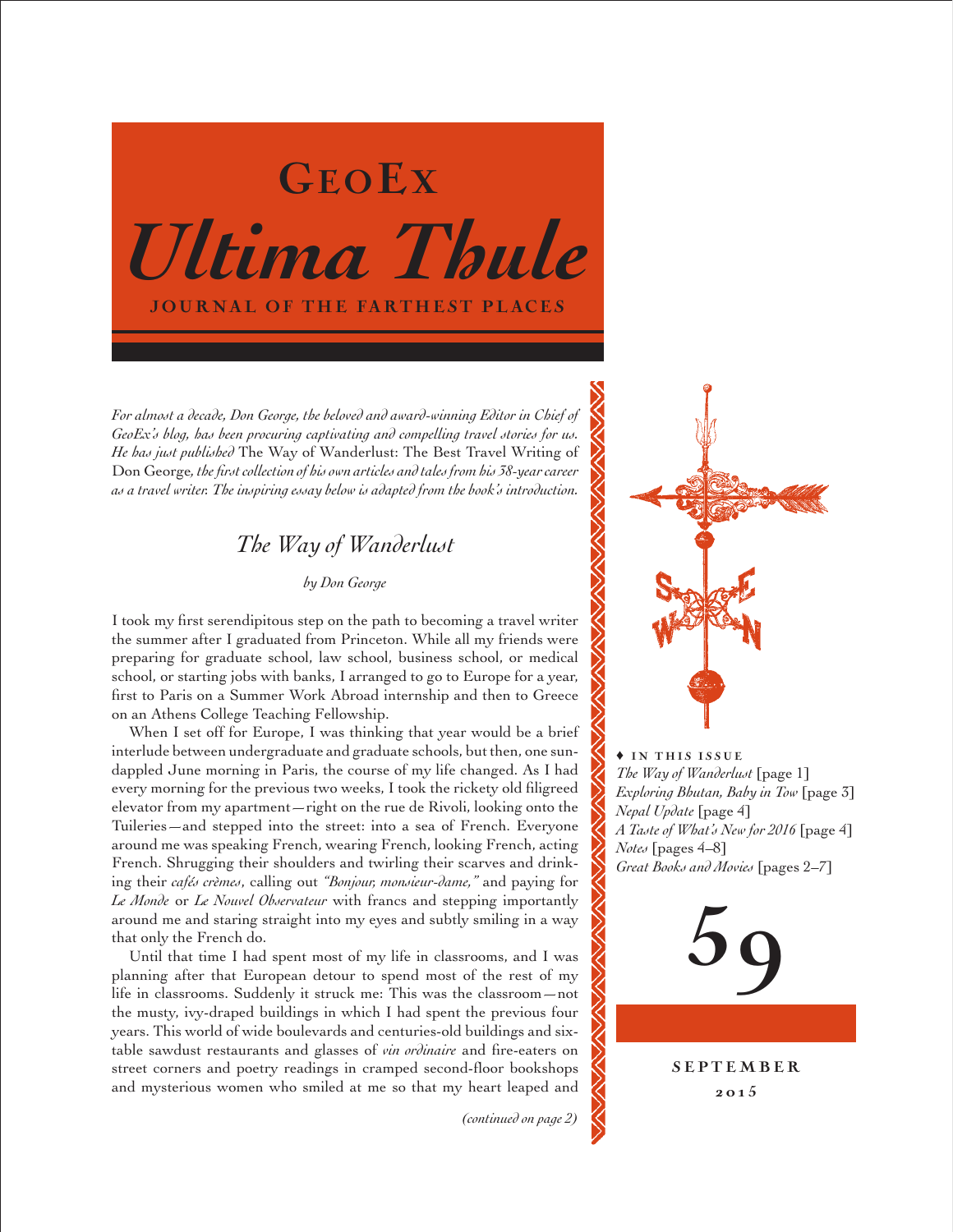

#### GREAT BOOKS AND MOVIES

*Since our urge to travel is often sparked by books and movies, we asked our staff to share the informative, evocative, or just plain great literature and films that inspired them to hit the road.*

## ♦ G R E A T B O O K S AND MOVIES ONE

Michael Steigerwald: The Art and Adventure of Traveling Cheaply*, by Rick Berg. This book changed my life. It taught me that I didn't need to be rich to see the world and that traveling could be a lifestyle. Soon after reading it, I bought a one-way ticket to Europe and spent the next two years gallivanting across the globe with \$1,800, a guitar, and a backpack. Since that epic journey of discovery, I've embarked on numerous trips, some lasting as long as four years.* 



*For more literary travel musings, visit our blog at* [GeoEx.com/Blog](http://www.geoex.com/blog)

### *(continued from page 1)*

I walked for hours restless under the plane trees by the Seine. This was the classroom.

At the end of that summer, I rode the Orient Express to Greece and settled on the campus of Athens College. In between my fellowship duties, I had uncharted expanses of free time, which I exuberantly filled with reading Plato by the Parthenon, sipping ouzo on bouzouki-bright nights in the Plaka, communing with muses among the red poppies and white columns of Corinth, and exploring the beaches of Rhodes and the ruins of Crete. Winter and spring vacations afforded the time to venture even farther, and I wandered footloose through Italy, Turkey, and Egypt, intoxicated with the newness and possibility of this unfurling world.

My wanderlust bloomed. Every moment seemed unbearably precious, every outing an exhilarating lesson in a new culture, place, and people full of thrilling sights and smells, tastes and textures, creations and traditions, encounters and connections: a whole new world!

As the end of the school year approached and the question of what to do with my life loomed again, I found the courage to relinquish the student's hand-me-down desire to become a tweedy professor and chose instead the uncharted path of becoming a writer. I had no idea where it would lead; I just knew that I wanted to walk it, wild and wide-eyed, daring to dream. Thus began my lifelong journey as a travel writer and editor.



As I have learned over and over, travel teaches us about the vast and varied differences in landscape, creation, custom, and belief that enrich the global mosaic, and about the importance of each and every piece in that mosaic. Travel teaches us to embrace our vulnerability and to have faith that whatever energy we put into the world will come back to us a hundredfold. Travel teaches us to approach unfamiliar cultures and peoples with curiosity and respect and to realize that the great majority of people around the world, whatever their differences in background and belief, care for their fellow human beings. In all these ways, travel paves the pathway to global understanding, evolution, and peace.

Ultimately, I have come to think, travel teaches us about love. It teaches us that the very best we can do with our lives is to embrace the peoples, places, and cultures we meet, to live as fully as possible in every moment, every day. And it teaches us that this embrace is simultaneously a way of becoming whole and letting go. For me, that's the final meaning of our journey on this wandering road: to love, with all our mind, heart, and soul. That's the sacred truth, and goal, of our wanderlust way.

The Way of Wanderlust *can be ordered through online booksellers and will be available in bookstores by September 15.*

 $-\infty$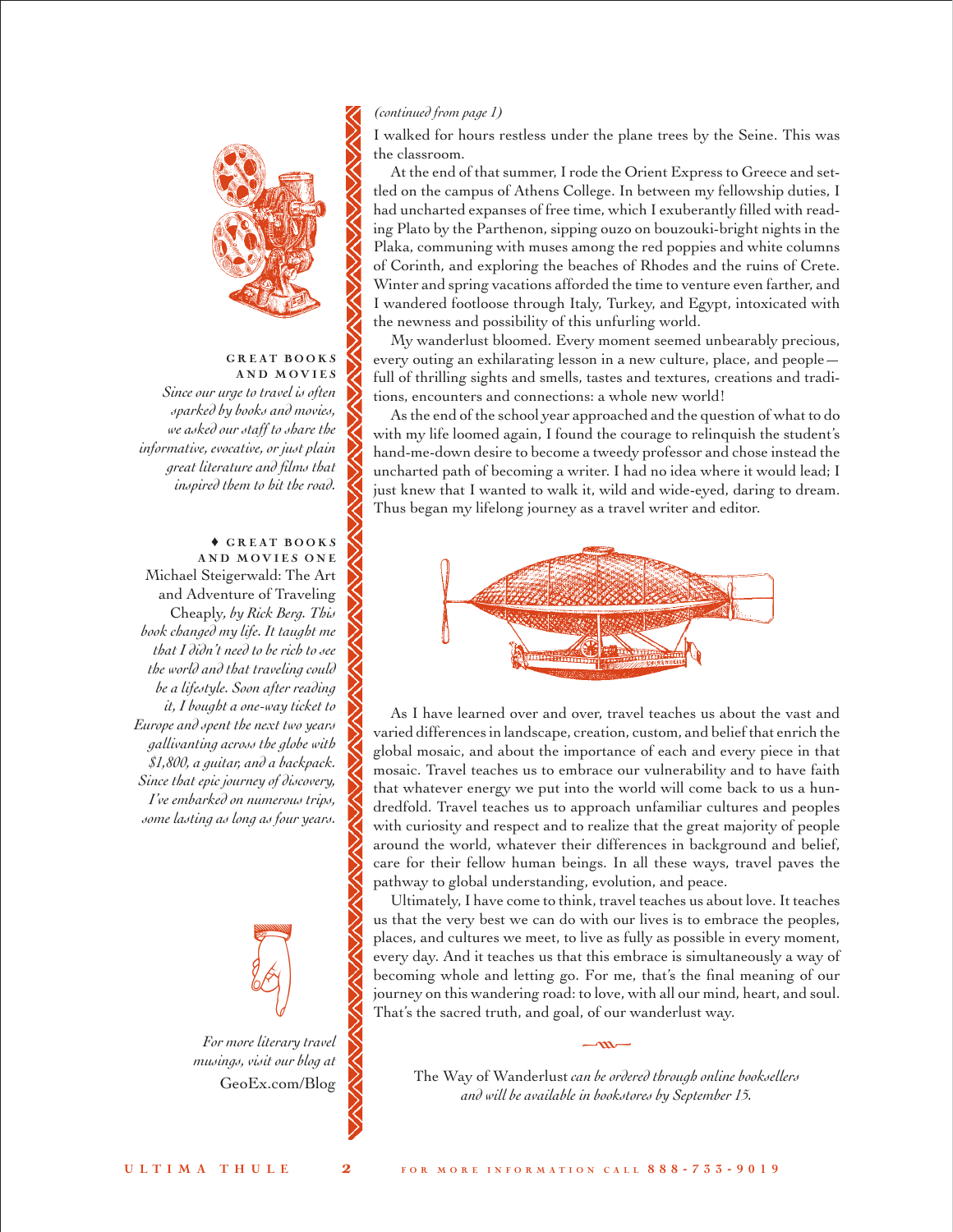

# *Exploring Bhutan, Baby in Tow*

GeoEx's Carey Johnston, just back from a trip in Bhutan with her husband and nine-month-old son, River, sat down with us to answer some questions about their adventure. Her experience—like so many others of GeoEx travelers—dispels the myth that having kids means ditching your travel dreams.

*Were you nervous about traveling with your baby?* Definitely. But my husband and I agreed not to give in to fear. Everybody gets a little anxious before traveling to new places, and doubly so with a child. But once you're on the road, you just roll with things in the same way you do at home.

*How did traveling with River affect your experience?* I've traveled all my life, but on this trip, I saw new things through his eyes. For example, at the Divine Mad Monk's Temple in Punakha, where red-robed monks chant and play the drums, River was in total awe. Everyone would look at him and smile. We watched him watching them. It brought our experience to another level. These kinds of moments really bonded us as a family.

*How did the Bhutanese react to you?* River was a huge hit, a natural icebreaker. "Come, come," they would say gently, arms outstretched. They'd call "Riva" in a singsong voice. He would respond in his way, and then they'd whisk him off. They had a knack for being with children. We were able to enjoy many of our meals while someone played with him.

*How did the trip impact River?* He engaged with so many new people. I think he got more behind-the-scenes experiences than we did! He would crawl around everywhere, and nobody would mind. Nothing was off limits to him. He met and played with other babies. Since we've been back, he's been less fearful of others.

*How should a family choose a travel destination?* Basically, any place that *you*  would be comfortable going makes sense for your family. Bhutan has few health risks, and its Buddhist roots make it a gentle country. China and Japan are also excellent choices (children are revered all over Asia). I'd recommend steering clear of very high elevations, especially if the kids are pre-verbal; you want your child to be able to tell you if he or she doesn't feel well. You also may want to avoid rural areas with a risk of malaria. GeoEx's experts are a great resource in weighing the considerations and finding the right trip for you.

*What will you change for your next trip with River?* We were in such good hands on this trip. Next time, I will sit back and relax a bit more.

 $\sim$ 

*To hear more tips from Carey and to find out what's possible for family travel, visi[t GeoEx.com/Family](http://www.geoex.com/Family)*



*The arrival of the 2016 catalog is imminent. Request yours (also available as an app) at* [GeoEx.com/Catalog](www.geoex.com/catalog)

#### $\triangle$  GREAT BOOKS AND MOVIES TWO

Natalie Crow: *The documentary*  180° South*, which traces the 1968 journey of Yvon Chouinard and Doug Tompkins to Patagonia, made me very excited to visit the new Patagonia National Park. And Isabel Allende's* The House of the Spirits*, one of my all-time favorite books, inspired me to explore all of Chile.* 

#### $\triangle$  GREAT BOOKS AND MOVIES THREE Urs Hofmann: The Way of

the World*, a book by Nicolas Bouvier about his journey overland from Geneva to the Khyber Pass, reinforced my urge to travel NOW! It describes times and places that are forever lost, a reminder that the world is changing fast and that many places that are accessible and worth a trip now may be gone tomorrow.*

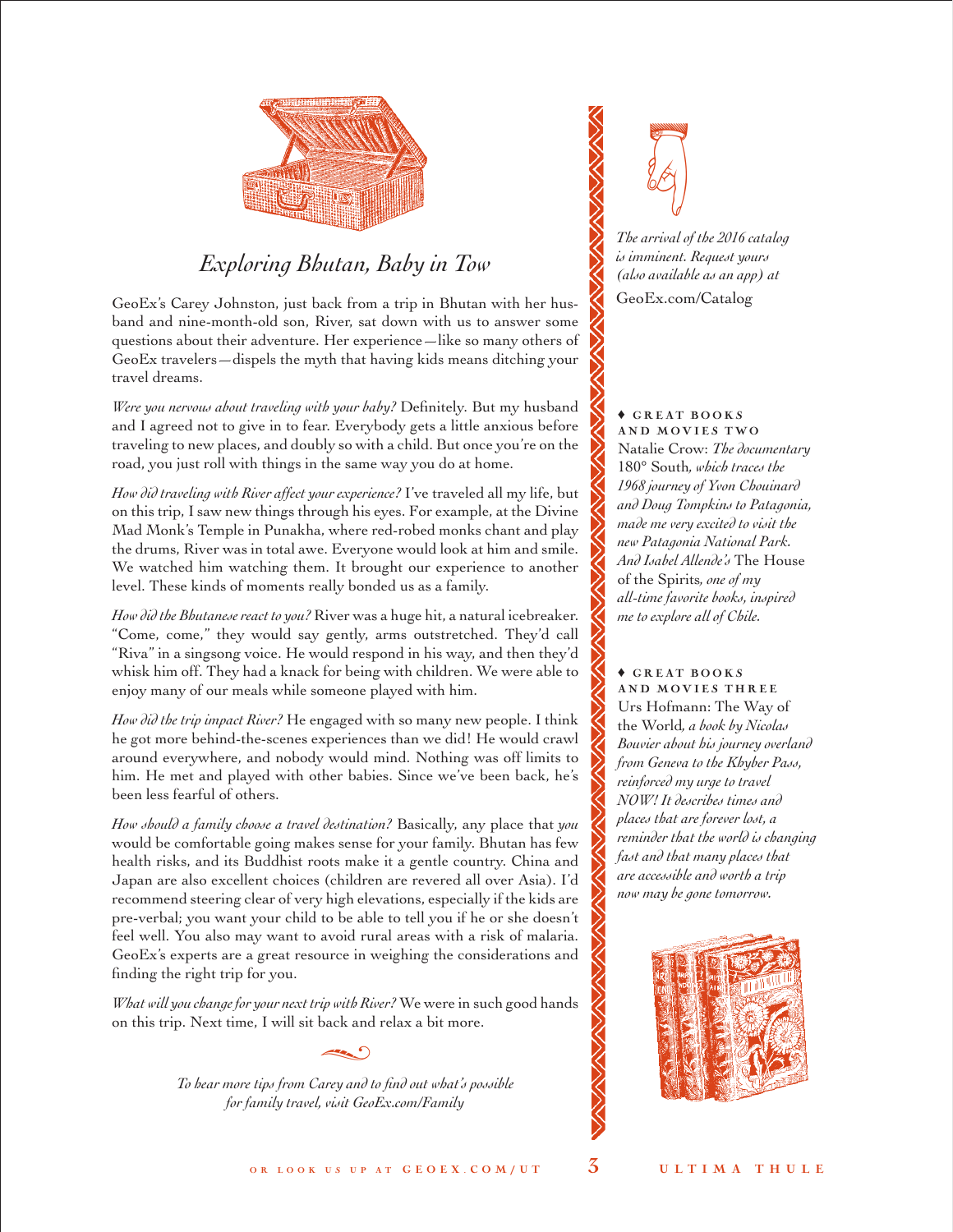



 $\triangle$  GREAT BOOKS AND MOVIES FOUR Jessica Silber: *If it weren't for seeing* The Lion King *at a tender age, I would never have moved to Tanzania when I was 22. I loved the idea of a people-free ecosystem that was ruled entirely by animals, both adorable and diabolical. Mostly, I wanted to grow up to be Nala, the fierce lioness love interest.*

#### $\triangle$  GREAT BOOKS AND MOVIES FIVE

Vassi Koutsaftis: *I'm partial to funny books about misadventures in travel, like Tim Cahill's* Road Fever*, about his 15,000-mile, 23-and-a-half-day drive from Tierra del Fuego to Prudhoe Bay, Alaska. That story inspired me to drive a Volkswagen from Paris to Sicily, and then across North Africa to Morocco—with a few hairraising moments along the way.*

 $\triangle$  GREAT BOOKS AND MOVIES SIX Sara Barbieri: Where the Indus Is Young*, by Dervla Murphy. I devoured this travelogue after falling in love with the Hunza Valley. It fueled my enchantment with the region. Read it and be transported to the far northeast corner of Pakistan better yet, go there yourself.*

We've been keeping close tabs on the situation in Nepal since April's devastating earthquake. Our in-country friends and associates report that life in Kathmandu and many other areas is returning to normal, and that tourism is coming back—great news, since tourism is key to Nepal's recovery. Hotels in Kathmandu, Pokhara, and Chitwan are up and running, and most trekking trails (apart from those in the Langtang, Manaslu, and Gorkha regions) were minimally affected. In the Everest region, the Sherpas have been rebuilding and repairing homes, monuments, and lodges, aiming to have everything ready for the fall season. The Annapurna region, virtually untouched and as stunning as ever, is already welcoming travelers (if you'd like to be one, see below for a little inspiration).

On the fund-raising front, many of you have supported relief efforts by donating to the GeoEx Foundation, and we're grateful. Your dollars have been sent to the American Himalayan Foundation, Save the Children, and the Global Fund for Women, all organizations that have been doing outstanding work in Nepal for decades. They have distributed relief packages (including food, tents, and blankets), built shelters, set up learning centers, provided medical attention, and taught self-defense classes for women. Their organizations are focusing on the mid- and long-term recovery of the country. If you'd like to support their efforts, please visit [GeoEx.com/Nepal](http://www.geoex.com/about/nepal-earthquake-relief)

# *A Taste of What's New for 2016*

GeoEx is always sussing out fresh, creative, and authentic travel experiences. Our 2016 catalog—landing in mailboxes shortly—announces our latest work. Here's a preview: *Tribal Crossroads of India and Myanmar* explores fascinating cultures in Nagaland and the Chin State, featuring the Hornbill Festival and crossing a remote border open for the first time in 75 years. *Southern Tanzania's Wildlife Frontier* ventures far off the typical safari track into sprawling savannahs and lush wooded hills to encounter hippos, buffalos, elephants, big cats, and chimpanzees. *Rivers and Jungles of Borneo* transports us deep into the rain forests, mountains, and cave systems of Malaysian Borneo to meet rescued orangutans and watch for birds, bats, beetles, butterflies, proboscis monkeys, and even clouded leopards.

## *Notes*

## AMONG MOUNTAINS AND SPIRIT IN NEPAL

If you've been tempted by our *Everest and the Annapurnas* journey, now is a great time to go: you can realize your Himalaya dreams while supporting Nepal's recovery. On this customizable trip (offered in the spring and fall), days are spent hiking in the glow of the highest peaks on earth and nights pass at soothing, spectacularly sited mountain lodges. In addition to savoring snowcapped peaks and dramatic river gorges, we get a firsthand look at everyday life.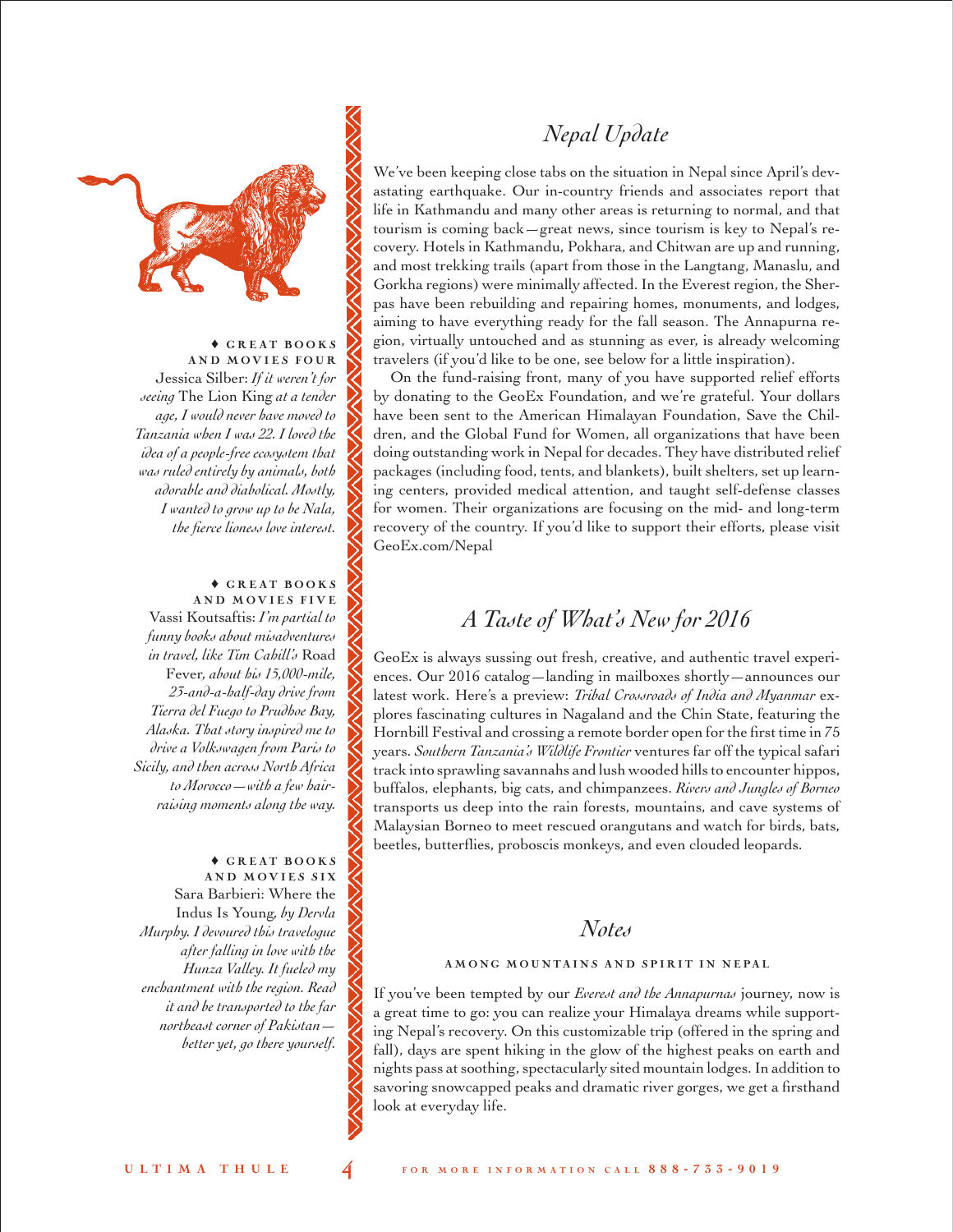Our cultural encounters start in Kathmandu, where we're led through a beguiling complex of modern buildings and ancient temples among street merchants, holy men, and businesspeople worshipping at little shrines. Just south of the city bustle in Patan, we see Durbar Square, one of the UNESCO World Heritage Sites damaged by the earthquake, being lovingly restored by artists and craftsmen. Traveling west to Ghandruk for our Annapurna rambles, we can observe and engage with women weaving traditional Nepalese rugs. Moving on to the Everest region, we follow a challenging path to Namche Bazaar, a historical trading center with Tibet. Here we may swap stories with other travelers in inviting teahouses, wander through the busy market, and embark on a hike that reveals rousing views of Mount Everest and Ama Dablam. Whether culture is high on your list, or you seek quiet moments in a mountain paradise, Michael Steigerwald is the one to call about crafting your Nepal journey.

#### NEW DATES FOR ANCIENT JAPAN: PICTURE-PERFECT AS MAPLES TURN

*Journey Through Ancient Japan* has been so in demand that we've lined up two new departures, this time in the fall (November 23–December 4, 2015, and November 21–December 2, 2016) with Vassi Koutsaftis, one of our most revered trip leaders. Vassi can't wait to return, both to share Japan's cultural richness and to feed his love affair with photography. He tells us he's particularly eager to capture "the Japanese maples as their leaves



shimmer into red, bronze, and gold, whether at Saiho-ji (also known as the moss garden, a dreamy spot) or the serene and secluded Iya Valley. And, of course, there are always the brilliantly hued kimonos to admire!"

Indeed, anyone taking our November trip will probably find it difficult to put away the camera, especially with Vassi's expert guidance. From Kyoto's Philosopher's Path (with its hidden temples) to

outdoor, autumn-kissed *onsens* (hot springs) and the cliffs and crashing waves at Cape Ashizuri on Shikoku Island, we'll find scene after scene that cries out to be savored and snapped. Even our meals—their artful presentations as dazzling as their delicious, bright flavors—are likely to be documented.

Sara Barbieri is at the ready to fill you in on all trip details. If your heart is set on the spring edition of this journey, led by travel writer Don George, ask about the April 18–29, 2016, departure.

#### **CUBA IN THE MOMENT**

As Cuba steps into a new era, signs of a sea change are starting to emerge. Our team on the ground in this fantastically colorful nation reports that "hotel construction is under way, the US embassy has reopened, new tapas bars and restaurants are popping up, infrastructure improvements are beginning to be addressed, and Carnival now has a permit to send cruise ships to Havana as early as May 2016." It's an exciting and bittersweet time—and a momentous moment to visit.

*(continued on page 6)*



*To reach the travel wizards noted here, please call* 888-733-9019

 $\triangle$  GREAT BOOKS AND MOVIES SEVEN Tina Liadis: *The jaw-dropping scenery of the Guilin/Yangshuo area in* The Painted Veil*, based on the novel by W. Somerset Maugham, would make anyone want to go to China. And the*  Second Best Exotic Marigold Hotel'*s spirited scenes of Jaipur left me wanting to return to India.*

## $\triangle$  GREAT BOOKS AND MOVIES EIGHT Alice Howell: Lawrence of Arabia: *I love the desert, and the movie's sweeping shots of dunes and*

*exploding trains—as singularly epic as the tale as a whole captured my imagination. I realized my dream of going to Wadi Rum last December. My mother and I dined with a nomadic Bedouin family, saw their well, met their goats, and drank tea and coffee with them. It was magical.*

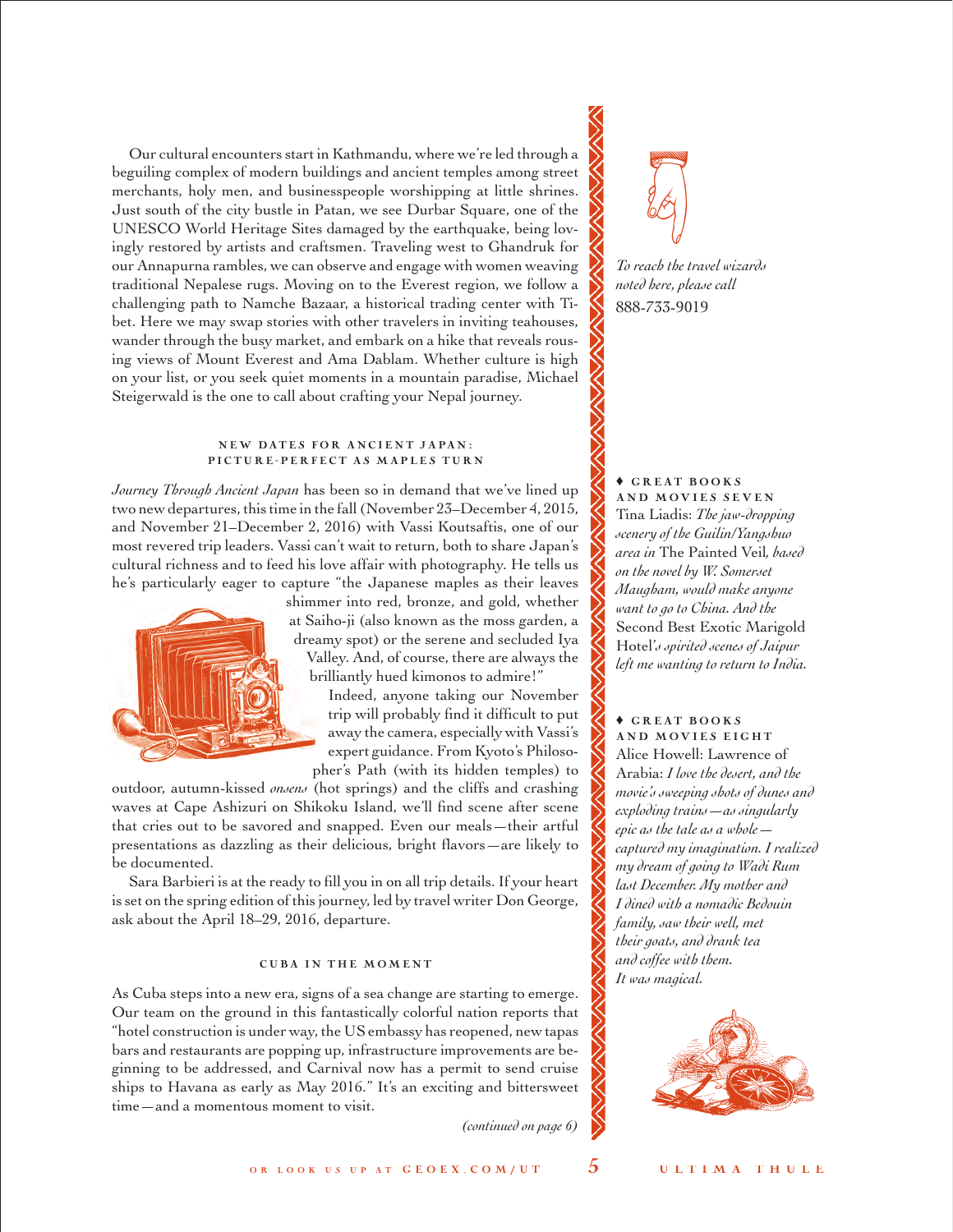## *(continued from page 5)*

 $\triangle$  GREAT BOOKS AND MOVIES NINE Scott Montgomery: Among the Believers *by Nobel laureate V. S. Naipaul. When I read it in 1981, I hadn't spent much time in the Islamic world. After reading this book, I made a beeline for Pakistan, Indonesia, and Malaysia. Because of events in Iran, I wasn't able to visit in the early 1980s, but finally made it a few years ago it was well worth the wait.*



 $\triangle$  GREAT BOOKS AND MOVIES TEN Story Kirshman: *I've been dreaming of Africa for almost 20 years, after falling in love with the movie* Out of Africa*. The cinematography and music depicted an overwhelmingly beautiful place, wild with freedom, that filled me with wanderlust. As a new member of GeoEx, I am often asked where I would like to travel, and my answer is always Kenya.*

Between GeoEx's in-house experts and our in-the-know associates in Cuba, we're continually updating our *Connecting with Cuba's Living History* itinerary with the most current and meaningful ways to experience the new Cuba. Lately, the contemporary art scene has been exploding. Artists are opening amazing studios, such as the 3/31 Art Space, a collective located within a gorgeous historic home. Though it is not open to the public, we've arranged for an exclusive visit to see the photographs, landscape drawings, and watercolors of Adrian Fernández, Frank Mujica, and Alex Hernández. More importantly, we get to talk with the three creators about their advantages (the government has afforded more freedoms to artists over the last two decades), their challenges (having to bring supplies from overseas, for example), and their visions for the country's future.

We'll also swap perspectives with other insightful Cubans, from musicians to shop owners, and enjoy intimate exchanges that larger groups—or those without our 10-plus years operating in the country—simply can't offer. If you'd like to be a part of it, reserve your space soon on a 2015 departure (November 28–December 5, December 19–26, and December 26–January 2) or a 2016 trip (January through April) by contacting Jennine Cohen or Natalie Crow.

### THE CAPTIVATING CULTURES OF WEST AFRICA

While the diversity of West Africa's sights—from the stilt homes of Ganvie and the lively discotheques and palm-lined boulevards of Lomé to Ashanti craft villages and the lush green canopy of Ghana's Kakum National Park, buzzing with hornbills and Diana monkeys—makes the mind soar, it's the region's time-honored traditions that have both challenged and enlightened many a worldview. These intriguing practices, celebrations, and rituals are the beating heart of our *Mystical West Africa* journey (January 8–20 and September 29–October 11, 2016).

Over the years our Africa experts have nurtured relationships with village elders and voodoo priests in Benin, Togo, and Ghana, earning us invitations to happenings far removed from the most acute traveler's radar. We attend private sit-ins with tribal kings, riveting ceremonies, and vibrant festivities, joining locals at their height of expression. Recent GeoEx traveler Cindy U.'s experience moved her so much that she e-mailed us from the road to share her excitement. "We've already packed two weeks'

worth of adventure into just four days," she wrote. "In a remote Togo village, we watched a voodoo ceremony. People were drumming and dancing, and three women went into trances. Eventually I began dancing along with some of the women and they couldn't stop grinning, seeing this foreigner dancing along with them." If you're ready to immerse yourself in the customs and culture of this fascinating region, Jessica Silber is the one to call.

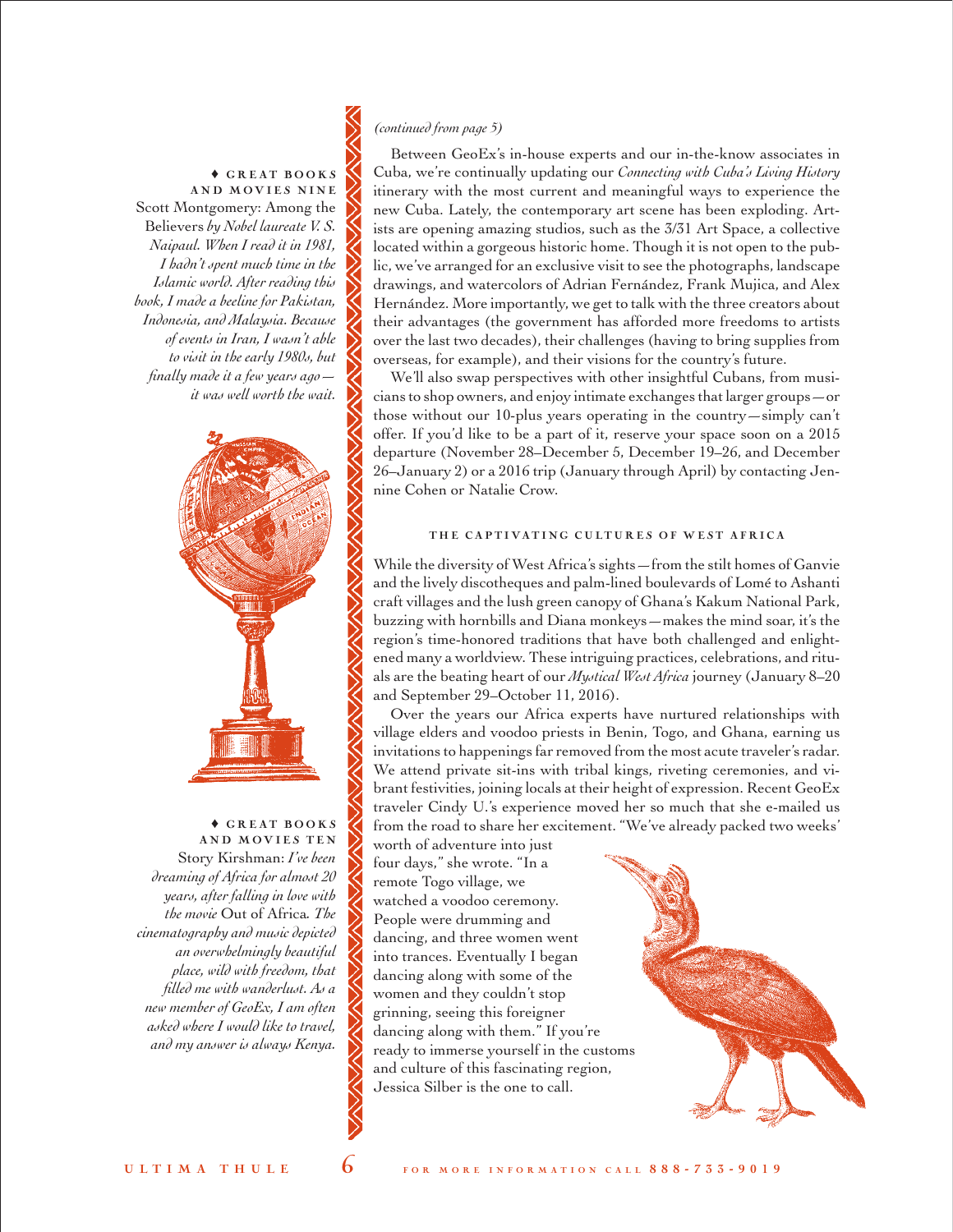#### THRILLING FAMILY ADVENTURES AWAIT IN PATAGONIA

After decades of sharing Patagonia's breathtaking glacier-fed lakes, towering snowy peaks, and wild grasslands with our travelers, we decided it was high time to design a new GeoEx Family Adventure in this splendid part of the world. *Patagonia Family Journey* dives into several of Argentina's most glorious corners with a wide array of active explorations, all



adjustable to your family's interests and abilities. You may find yourselves mountain biking in the Lake District one day, donning crampons to cross the awe-inspiring Perito Moreno Glacier the next, and later horseback riding at a historic estancia that is accessible only by boat. There are also chances for sailing,

hiking, and kayaking, always at your pace and in the care of expert guides. "The itinerary is completely customizable," says Natalie Crow, the trip's creator, "so if you'd rather experience the towering Andes from an Alpinestyle chocolate shop in Bariloche—perched along Lake Nahuel Huapi's crystalline waters—instead of from atop a cool mountain, you can. We're also happy add a visit to Torres del Paine National Park in Chile if you'd like to hike or ride among its stupendous granite spires."

Planning ahead for the December holidays, Natalie has reserved space for a family of four at the trip's atmospheric lodges—luxurious yet family friendly and magnificently set. If you'd like to go then (December 20, 2015–January 2, 2016) or some other time between November and March, drop her a line.

#### NEW WAYS TO BREAK THE ICE IN THE ARCTIC

Intrepid travelers who dream of exploring the Arctic are likely to be interested in GeoEx's new *Extreme Arctic Voyages*, four hardy cruises that can be taken individually or as part of a semi- or complete circumnavigation of the Arctic Circle in 18 to 75 days. The vessel is the legendary *Kapitan Khlebnikov*, a powerful Russian icebreaker adept at navigating unpredictable conditions and equipped with Zodiacs and helicopters for sensational off-boat excursions.

*Epic Northeast Passage* takes us from Anchorage to the Russian port town of Anadyr, then over "the top" of Russia to Norway's Svalbard Archipelago, introducing us to indigenous Chukchi peoples and the Severnaya Zemlya (earth's last undiscovered archipelago), and seeking out polar bears on Franz Josef Land. We sail around much of Greenland from Longyearbyen, Norway, as *Extreme Greenland* reveals such astonishing scenery as massive floating icebergs and steep-walled fjords. On the *Best of the Canadian High Arctic*, we traverse icy waters from Kangerlussuaq, Greenland, to Nunavut, Canada, stopping to experience Inuit culture, marvel at luminous glaciers and ancient forests, and visit the charismatic villages of Sisimiut and Uummannaq. Finally, *Ultimate Northwest Passage*  journeys along one of the world's most fabled sea routes from Nunavut, Canada, to Chukotka, Russia. The voyages depart between July and September, and Urs Hofmann is happy to make the arrangements.

#### $\triangle$  GREAT BOOKS AND MOVIES ELEVEN

Linda de la Torre: *The book that inspired me to travel was*  The Alchemist*. It empowered me to dream and reminded me to always live in the moment. My favorite quote is, "If you can concentrate always on the present, you'll be a happy man. . . . Life will be a party for you, a grand festival, because life is the moment we're living right now."* 



## $\triangle$  GREAT BOOKS

AND MOVIES TWELVE Jesse Knight: *I was so inspired by Paul Theroux's stories about traipsing through the Balkans, Turkey, and north Africa in* The Pillars of Hercules *that my two-week trip in Spain became a six-month overland odyssey from Spain to Egypt. I stopped at many of the very places detailed in Theroux's wonderful book.*



*Share this* Ultima Thule *with friends: a PDF version is available at* [GeoEx.com/Newsletter](www.geoex.com/newsletter)